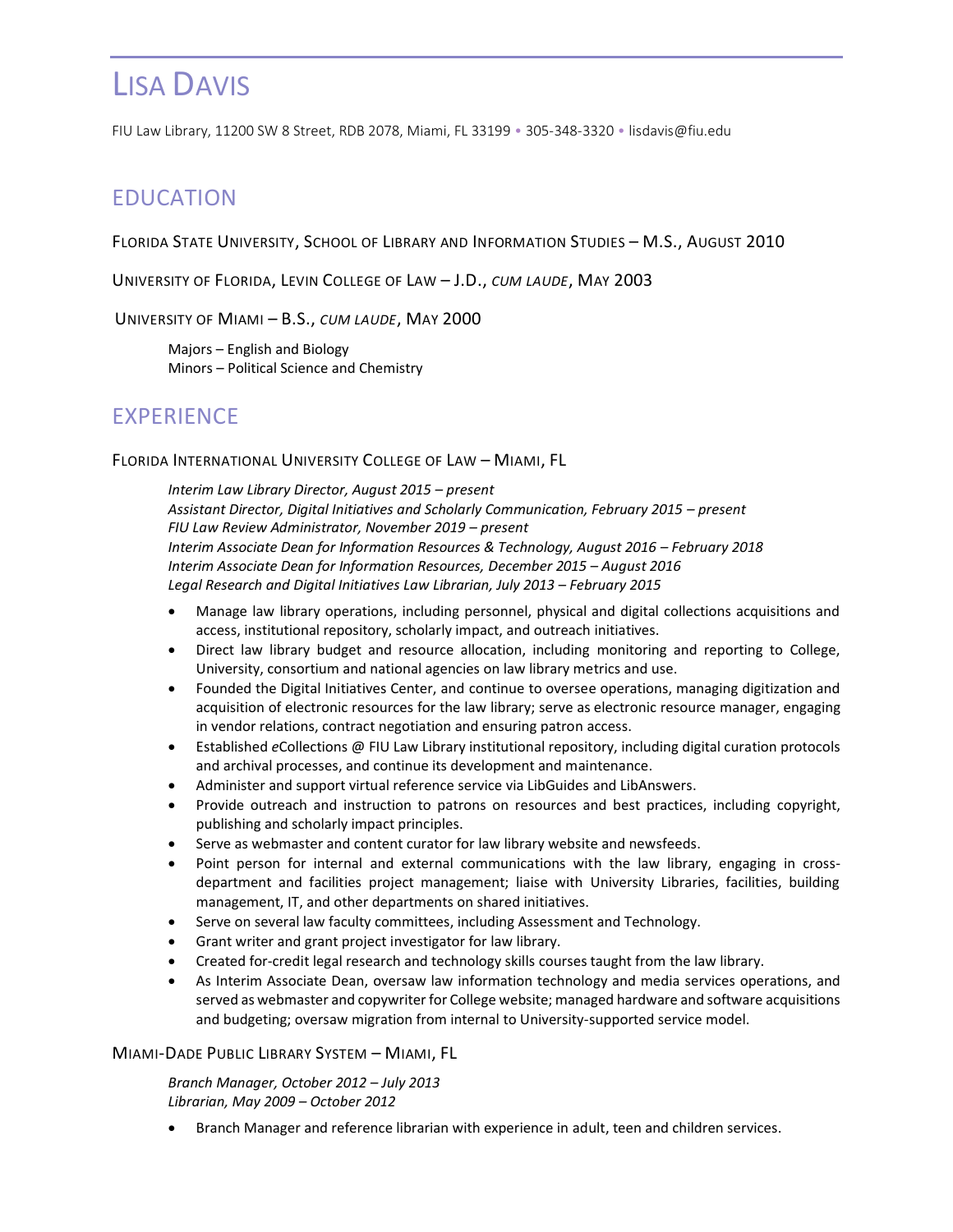FIU Law Library, 11200 SW 8 Street, RDB 2078, Miami, FL 33199 • 305-348-3320 • lisdavis@fiu.edu

- Duties included all aspects of library operations, including collection development and maintenance, assigning and reviewing work of subordinate staff, and programming.
- Responsible for troubleshooting and resolving personnel, maintenance, and facility issues, in compliance with policies and procedures.
- Planned, organized and implemented programming and developed collection according to community needs and departmental, branch, and system-wide initiatives.
- Marketed and provided outreach regarding library programs and services to community and local organizations.
- Provided reference and circulation services to large suburban community in response to their informational, educational, and recreational needs.
- Member of many task-focused committees:
	- o provided story telling performance and education for International Art of Storytelling;
	- o co-wrote and edited procedure manuals and job descriptions,
	- o interviewed staff for YOUMedia Miami; and
	- o co-wrote and edited draft strategic plan for the library system.

### OFFICE OF THE ATTORNEY GENERAL OF FLORIDA – MIAMI, FL

*Assistant Attorney General, Capital Appeals, January 2008 – April 2009 Assistant Attorney General, Criminal Appeals, March 2007 – January 2008*

- Appellate attorney representing the State of Florida in capital and criminal appeals in state and federal courts.
- Responsible for independent case load from inception of appeal through entire appellate process, including state appeals, direct appeals, motions for post-conviction relief, and extraordinary writs.
- Representative work included writing briefs and associated procedural pleadings, and arguing the State's position at oral argument, evidentiary hearings, and procedural hearings.
- Engaged in knowledge sharing with peers regarding current case law, including preparing summaries for distribution to peers.
- Worked collaboratively with state attorneys as needed in case preparation, especially during active criminal trials where a state appeal was warranted.
- Responded to internal and external inquiries for legal research on an emergency basis, and assigned to emergency response rotation for this purpose.

## ELEVENTH JUDICIAL CIRCUIT OF FLORIDA – MIAMI, FL

*Trial Court Staff Attorney, September 2004 – March 2007*

- Legal advisor to circuit and county court judges, as well as administrative officers of the courts.
- Responsible for analyzing and resolving questions of law posed by pleadings, and recommending a ruling based on research.
- Prepared memoranda discussing the procedural, substantive and practical ramifications of different possible outcomes of issues presented.
- Condensed selected ruling into draft court or administrative opinions or orders as applicable.
- Individually assigned and accountable to judge presiding over complex products liability litigation cases.
- Took part in creating, editing and updating judicial training materials.

## WICKER, SMITH, O'HARA, MCCOY & FORD, P.A. – MIAMI, FL

#### *Associate, August 2003 – August 2004*

• Defense attorney representing Baptist Health South Florida and smaller medical facilities in medical malpractice and other legal actions.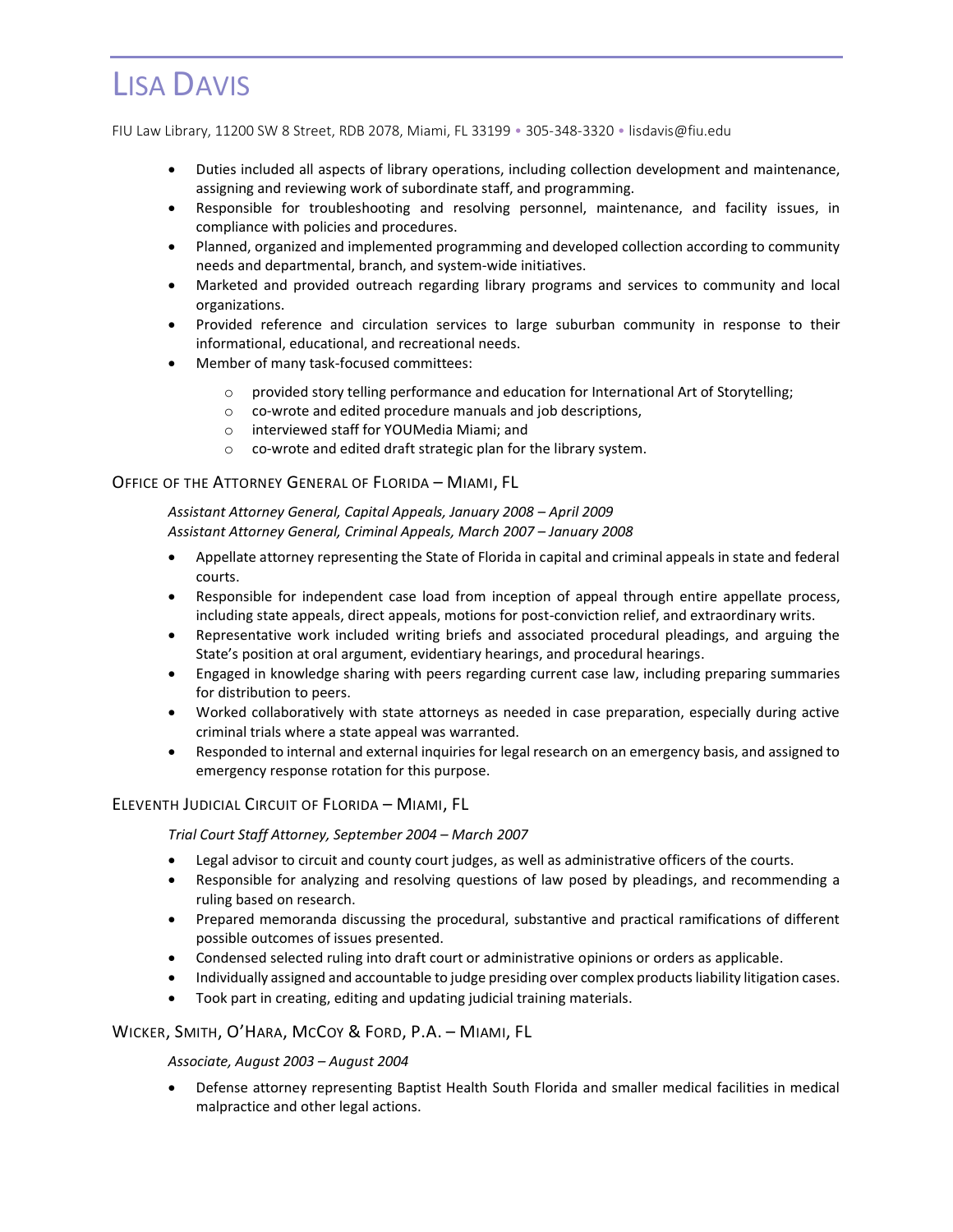FIU Law Library, 11200 SW 8 Street, RDB 2078, Miami, FL 33199 • 305-348-3320 • lisdavis@fiu.edu

- Drafted pleadings, executed discovery, including taking depositions and interviewing witnesses, and handled assigned caseload.
- Experience includes review of medical records and hospital protocols for case development.

# PUBLICATIONS

Davis, Lisa and Neary, Mary Ann, *Leveraging Open Educational Resources & Affordable Course Materials in Legal Education*, 24 AALL Spectrum 40 (2019-2020) at [http://epubs.aallnet.org/i/1235505-aall-spectrum-may](http://epubs.aallnet.org/i/1235505-aall-spectrum-may-june-2020-volume-42-number-5/41)[june-2020-volume-42-number-5/41.](http://epubs.aallnet.org/i/1235505-aall-spectrum-may-june-2020-volume-42-number-5/41)

REFERENCE AND RESEARCH GUIDES, HTTP://[LIBGUIDES](http://libguides.law.fiu.edu/prf.php?account_id=3136).LAW.FIU.EDU/PRF.PHP?ACCOUNT\_ID=3136

Bloomberg Law, Lexis Advance and Westlaw, <http://libguides.law.fiu.edu/c.php?g=433849>

Business, Innovation and Technology Clinic: Patent Law Project, <https://libguides.law.fiu.edu/patentlawproject>

Career Resources, <http://libguides.law.fiu.edu/careers>

eCollections @ FIU Law Library,<https://libguides.law.fiu.edu/eCollections>

Faculty Publishing, <http://libguides.law.fiu.edu/facultypublishing>

Faculty Resource Support Services, <http://libguides.law.fiu.edu/resourcesupport>

Faculty Teaching Support, <http://libguides.law.fiu.edu/teachingsupport>

FIU Clinical and Externship Programs[: http://libguides.law.fiu.edu/clinics](http://libguides.law.fiu.edu/clinics)

FIU Law Path[, https://libguides.law.fiu.edu/LawPath](https://libguides.law.fiu.edu/LawPath)

First Year Guide, <http://libguides.law.fiu.edu/firstyearguide>

Remote Teaching Resources for Law Faculty,<https://libguides.law.fiu.edu/remoteteachingsupport>

Research Assistant Training, <http://libguides.law.fiu.edu/researchassistants>

Student Online Learning Services, <http://libguides.law.fiu.edu/student-onlinelearning>

Student Publishing Guide,<https://libguides.law.fiu.edu/student-publishing>

Student Resource Support Services, [http://libguides.law.fiu.edu/student\\_resourcesupport](http://libguides.law.fiu.edu/student_resourcesupport)

## PROFESSIONAL SKILLS AND ACHIEVEMENTS

#### **GRANTS**

- Grant Writer, FIU Law Library, 2014 present
- Grant Project Investigator, FIU Law Library, 2015 present
- Grant Reviewer, Institute of Museum and Library Services, 2012
- Experience in grant implementation, compliance and reporting
- Awarded Grants:
	- o FIU Technology Fee 2017-2018 Law Classroom Technology Upgrade, author & project coordinator, \$198,000 award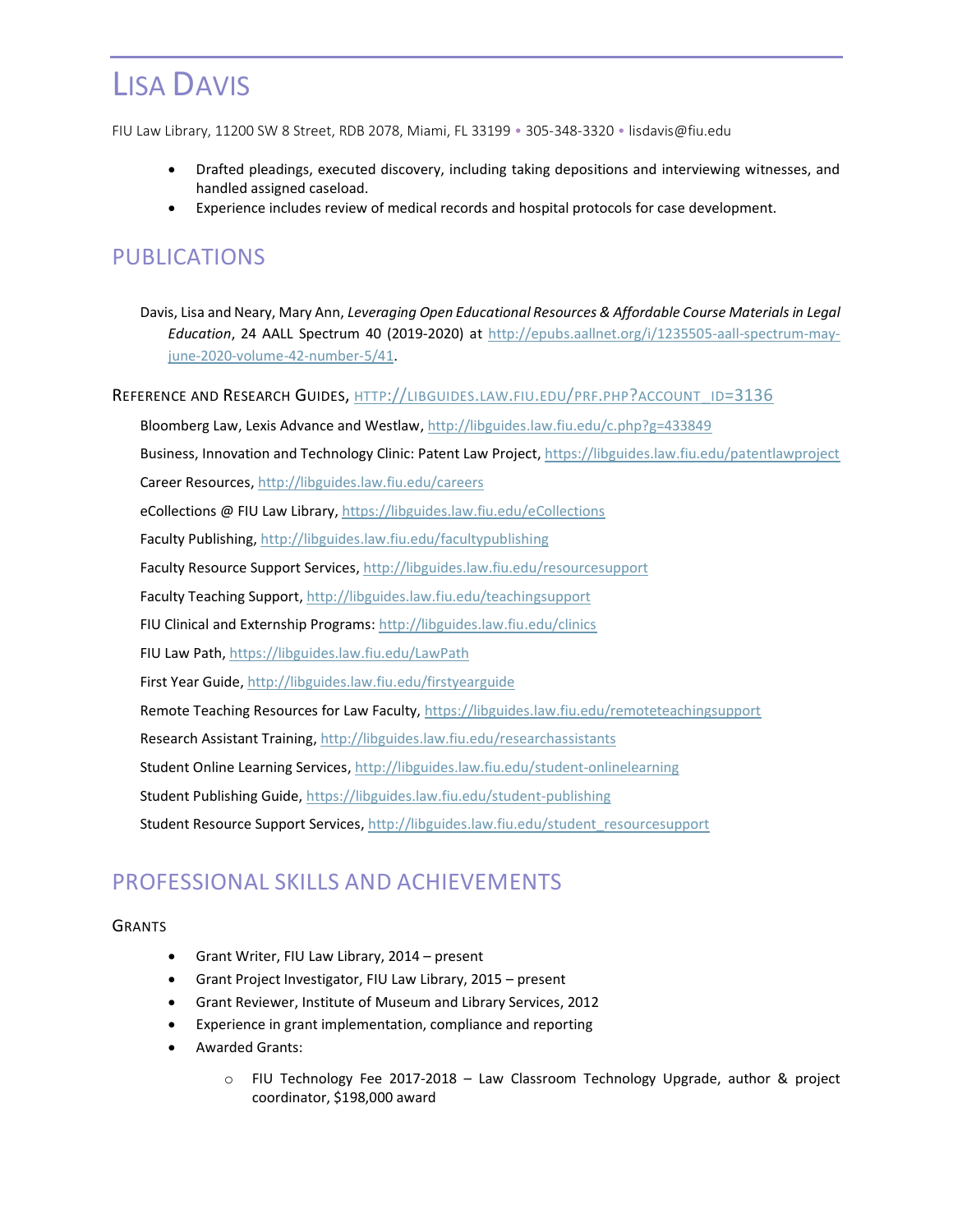FIU Law Library, 11200 SW 8 Street, RDB 2078, Miami, FL 33199 • 305-348-3320 • lisdavis@fiu.edu

- o FIU Technology Fee 2016-2017 Resource Enrichment for International Affairs and Law, coauthor, project coordinator for law library, \$180,000 award for law library
- o FIU Technology Fee 2015-2016 Digitization, Access, and Preservation of FIU Audio and Video, co-author, project coordinator for law library, \$25,000 award for law library
- o FIU Technology Fee 2015-2016 Large Courtroom Upgrade, project coordinator
- o Knight Foundation YOUmedia Miami digital media center at Miami-Dade Public Library System, 2012-2013, implementation and reporting team member, strategic plan co-author
- Additional Grant Applications (author):
	- o FIU Technology Fee 2020-2021 Affordable Law Academic Success Resources, request funding for Wolters Kluwer and West Academic resources used by Academic Excellence Program and necessary to maintain Affordability Counts goals at FIU Law.
	- o FIU Technology Fee 2019-2020 Resource Enrichment for Law Student Success, request funding for continuation of Lexis Digital Libraries core and Affordability Counts legal materials.
	- o FIU Technology Fee 2019-2020 Law Classroom Upgrades, request funding to convert computer lab to 54 seat modular classroom and upgrade technology in Clinic classroom.
	- $\circ$  FIU Technology Fee 2018-2019 Law Library Legal Technology Classroom, request for funding to convert computer lab to blended learning classroom, awarding in August 2018
	- o FIU Technology Fee 2017-2018 Assessing Competency in Law Practice Technology, request for funding for student services cloud program Procteras, *ghost author*
	- o FIU Technology Fee 2017-2018 Enhanced Study Room and Collaborative Classroom, request funding for redesigning newspaper reading room and law student quiet study area, *ghost author*
	- o FIU Technology Fee 2016-2017 Installation of Scanning Equipment for Increased Accessibility, request for BookEye scanners for law library
	- o NEH Humanities Collections and Reference Resources 2015 Preserving and Providing Access to Caribbean Historical Materials, 1600's to 1960, request for cataloging and digitization of special collections materials, co-author, budget manager, project coordinator
	- o NEH Sustaining Cultural Heritage 2014 Implementing Sustainable Special Collections Archive at FIU Law Library, request for special collection digitization and access portal, co-author, budget manager, project coordinator

#### **MEMBERSHIPS**

- Florida Bar Association, 2003 present (inactive)
- Dade County Library Association, 2009 present
- SEFLIN, 2009 present
- American Association of Law Libraries, 2013 present
	- o Academic Law Libraries SIS, 2013 present
	- o Computing Services SIS, 2013 present
	- o Research, Instruction and Patron Services SIS, 2013 present
	- o Teaching Legal Technology Caucus, 2016 present
- American Library Association, 2017 present

#### **PRESENTATIONS**

• SEALS Discussion Group: Law Libraries and Technology Disruption in Legal Information, Legal Education, and the Practice of Law, Summer 2018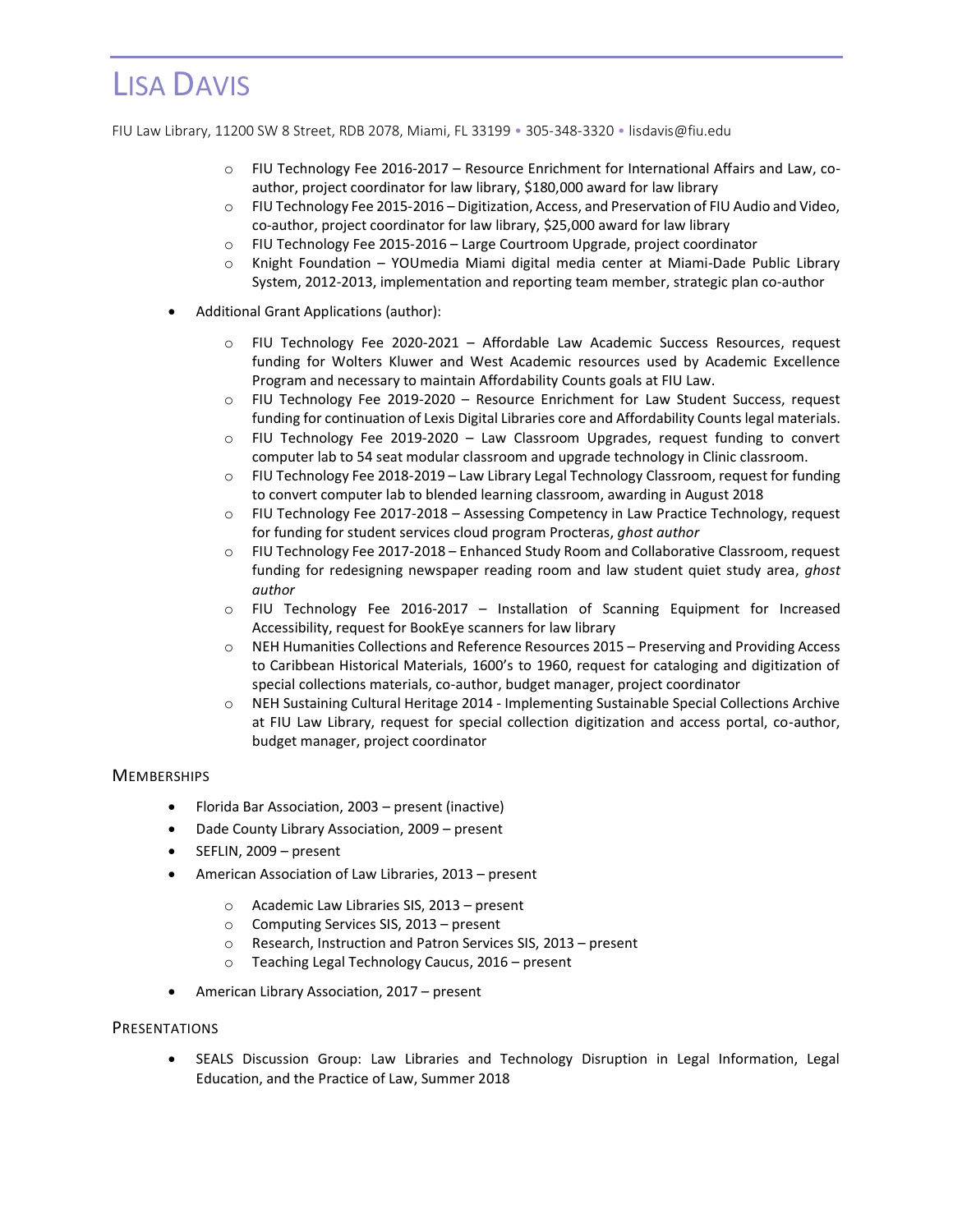FIU Law Library, 11200 SW 8 Street, RDB 2078, Miami, FL 33199 • 305-348-3320 • lisdavis@fiu.edu

- CALI Conference 2019, Leveraging e-Resources for Affordable Course Materials, Summer 2019, <http://2019.calicon.org/node/1/sessions/leveraging-e-resources-affordable-course-materials> recording[, https://youtu.be/dZ4b2TaLhIA](https://youtu.be/dZ4b2TaLhIA)
- AALL Conference 2019, Hot Topic: New Metrics for Measuring Scholarly Impact: Law Librarians, HeinOnline and U.S. News & World Report, Summer 2019, <https://www.aallnet.org/recording/aall2019-e6-metrics/>

## PROFESSIONAL DEVELOPMENT CERTIFICATIONS

- Leadership Essentials Program: Drivers for Success, FIU Center for Leadership, Fall 2019
- Leadership Workshop, American Association of Law Libraries, Summer 2018
- Solutions for Challenging Workplace Relationships, American Library Association, February 2018
- Introduction to Metadata and Linked Data, American Library Association, March 2018
- Effective Management Skills, American Association of Law Libraries, Fall 2017
- Leadership Essentials Program, FIU Center for Leadership, Fall 2015
- bepress Repository Manager Certification Course, Spring 2015

### REPORTS, POLICIES AND PLANS

- *e*Collections @ FIU Law Library Documents, *as cited*, <http://ecollections.law.fiu.edu/documents/>
- FIU Law Library Annual and Bi-Annual Reports
- FIU Law Library Hurricane Manual, *updated annually*
- FIU Law Library Policies[, https://law.fiu.edu/library/law-library-information/policies/](https://law.fiu.edu/library/law-library-information/policies/)
- FIU Law Library Restructure Plan
- FIU Law Library Strategic Plans, Goals and Statistical Reports
	- o <https://law.fiu.edu/library/details/>
	- o <https://law.fiu.edu/library/details/statistics/>
- Scholarly Impact Report and Achievements, *monthly from inception through May 2020*, <https://law.fiu.edu/news/library/scholarly-impact/>

### SERVICE AND COMMITTEES

- FIU Law Library Faculty Committee, chair, Fall 2015 present
- FIU Law Review Faculty Committee, member, Fall 2016 present
- FIU Faculty Senate Library Committee, member, Fall 2018 present
- FIU Affordability Counts Task Force, member, Spring 2019 present
- FIU Law Rankings & Reputation Committee, Fall 2019 present
- FIU Law Technology Faculty Committee, member, 2018, Fall 2019 present
- FIU Law Assessments Faculty Committee, member, Spring 2018
- FIU Law ad hoc Learning and Assessment Faculty Committee, member, Spring & Fall 2016

#### SYSTEM ADMINISTRATOR

- ALLStAR Benchmarking NELLCO Consortium Law Library Metrics
- bepress Digital Commons and ExpressO
- EBSCO EDS and Holdings Management
- OverDrive
- Sharepoint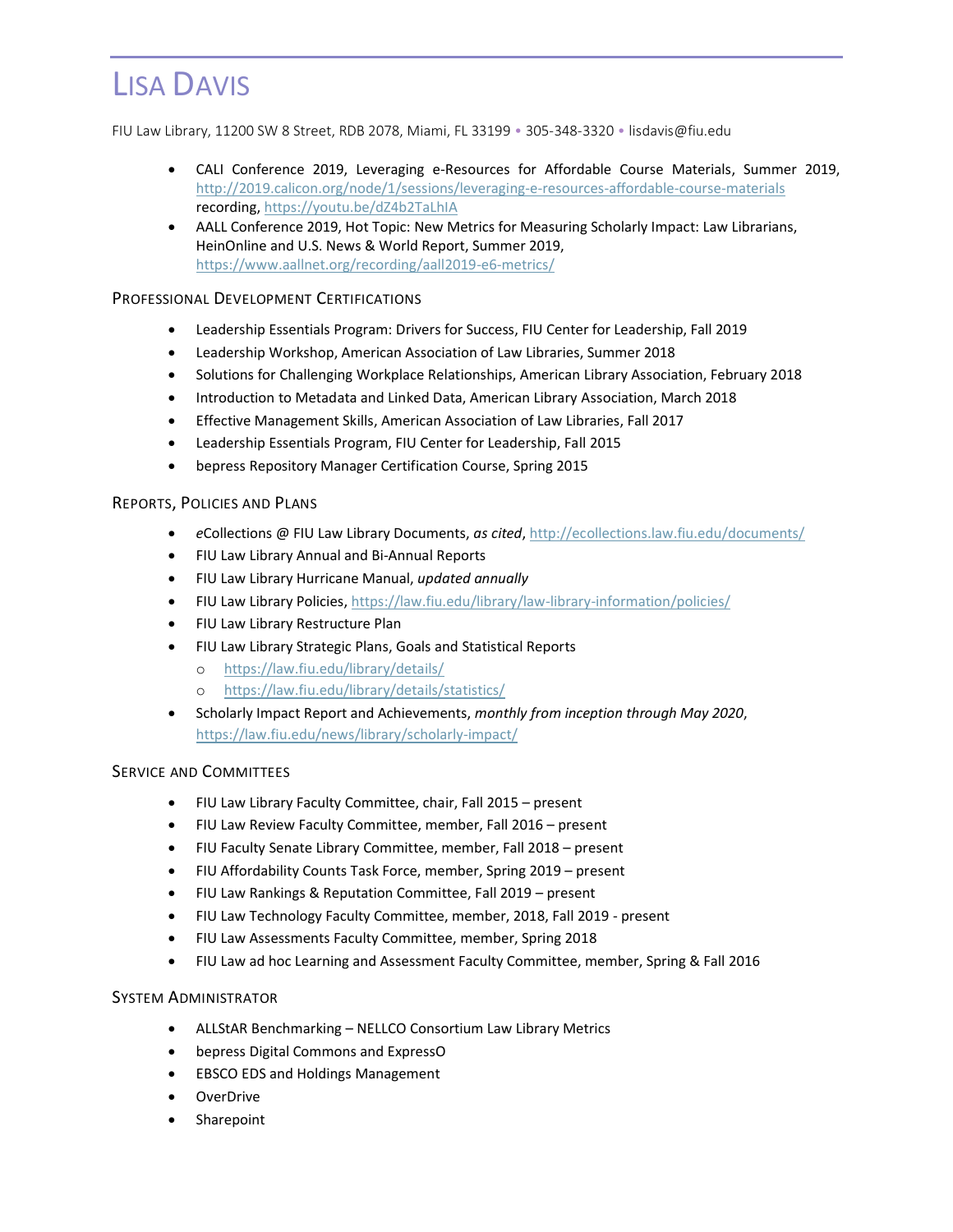FIU Law Library, 11200 SW 8 Street, RDB 2078, Miami, FL 33199 • 305-348-3320 • lisdavis@fiu.edu

- o Law Library Intranet
- o FIU Law Review Intranet
- Social Science Research Network Legal Scholarship Network and Series
- Springshare LibApps
- Wordpress Law Library Website

#### TEACHING, INSTRUCTION AND WORKSHOPS

- Law Path, Law Library Orientation, Summer 2020
- Law Path, Law Library Orientation, Summer 2019
- Law Path, Legal Research Lecture, Summer 2019
- Word Styles for Upper Levels, Spring 2019
- Clinic and Externship Orientation: Legal Research and Tools, Spring 2019
- Law Library Student Success Resources, Introduction to the Study of Law, all sections, Fall 2018
- Law Review Workshop: Sharepoint and Best Practices for File Management, Fall 2019, Fall 2018
- Law Review Demonstration of Law Library Resources and Law Review Online, Fall 2015-present
- Law Review Workshop on Symposium Site and Best Practices for Promotion, Fall 2018
- Canva Advanced Techniques Workshop for Administration and Staff, Fall 2018
- Introduction to Canva for Student Organizations, Fall 2018
- Florida Bar Application Seminar, Fall 2019, Fall 2018, Fall 2017 and Fall 2016
- Patent Clinic Library Resource and Bloomberg Law Practice Area Training, Fall 2018
- Word Skills and Styles for Brief Writing, Spring 2018
- Legal Skills and Values Faculty Workshops and Brown Bags, Fall 2017 and Spring 2018
- Semester in Practice Seminar, Spring 2017
- Law Faculty Lunch & Learn Workshop Series, four workshops, Fall 2016
- FIU Law Research Assistant Seminar, Fall 2015
- Guest Lecturer:
	- o Externship Courses, Summer 2020
	- o Law Review, Fall 2019
	- o Law School in a Nutshell, Fall 2019, Fall 2018, Fall 2016 and Fall 2015
	- o Law & Literature Seminar, Spring 2016
	- o Legal Skills & Values, Fall 2015

#### WEB CONTENT & INSTITUTIONAL REPOSITORY MANAGEMENT

### *CMS Administrator, Content Curator and Manager*

- FIU Law Library website,<https://law.fiu.edu/library/>
- Digital Initiatives Center,<https://law.fiu.edu/library/digital-initiatives-center/>
- FIU Law Library LibAnswers[, http://libanswers.law.fiu.edu/](http://libanswers.law.fiu.edu/)
- FIU Law Library LibGuides,<http://libguides.law.fiu.edu/>
- FIU Law Library ERM, A-Z List[, http://libguides.law.fiu.edu/az.php](http://libguides.law.fiu.edu/az.php)

#### *Institutional Repository Administrator, Digital Curation Specialist, and Manager*

- eCollections @ FIU Law Library,<http://ecollections.law.fiu.edu/>
- Selected Works, [http://ecollections.law.fiu.edu/sw\\_gallery.html](http://ecollections.law.fiu.edu/sw_gallery.html)